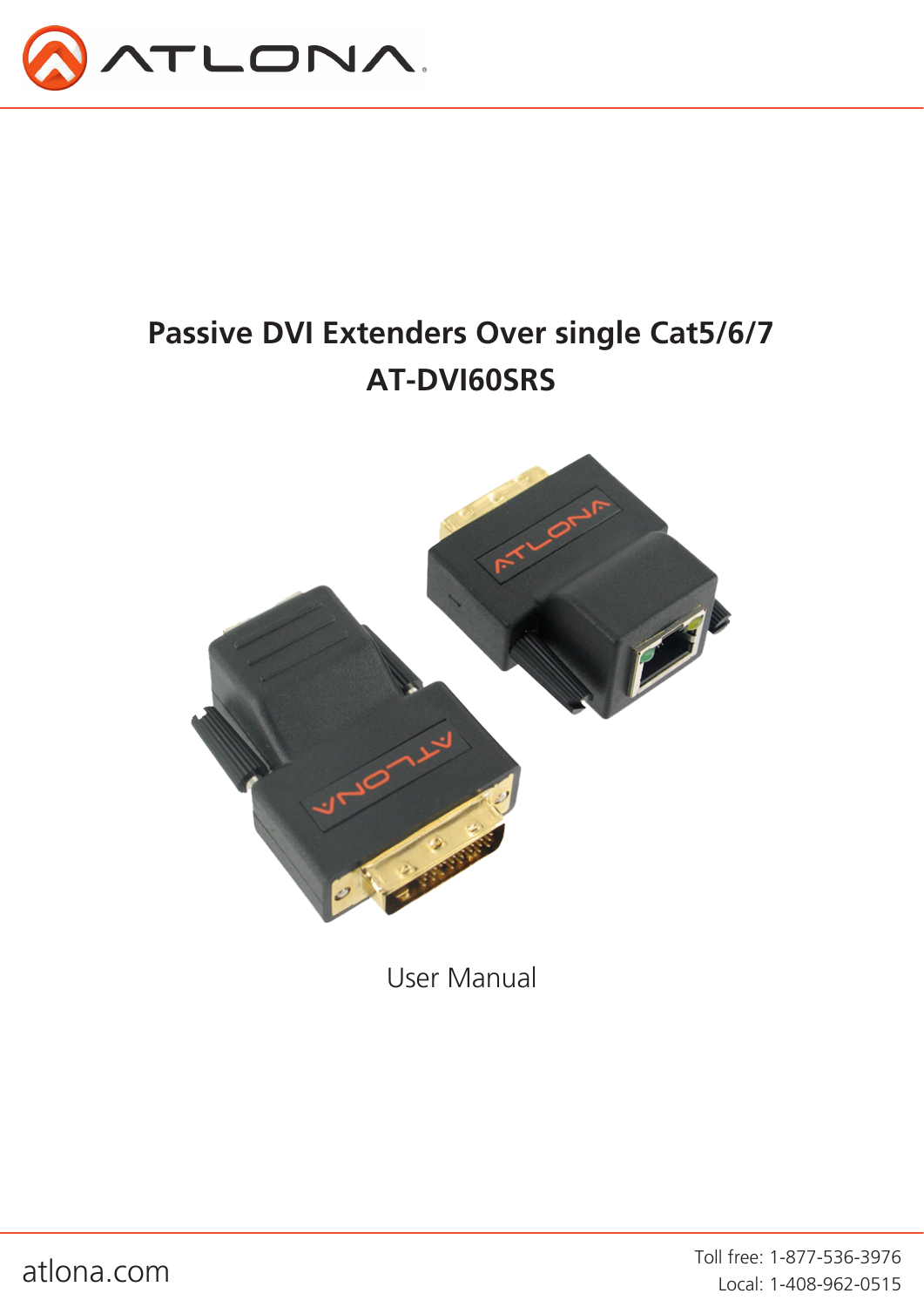

## **TABLE OF CONTENTS**

| 1. Introduction                |               |
|--------------------------------|---------------|
| 2. Features                    | $\mathcal{P}$ |
| 3. Package Contents            | 2             |
| 4. Specifications              | 3             |
| 5. Connection and Operation    | 4             |
| 6. Performance Guide           | 4             |
| 7. Safety Information          | 5             |
| 8. Warranty                    | 6             |
| 9. Atlona Product Registration |               |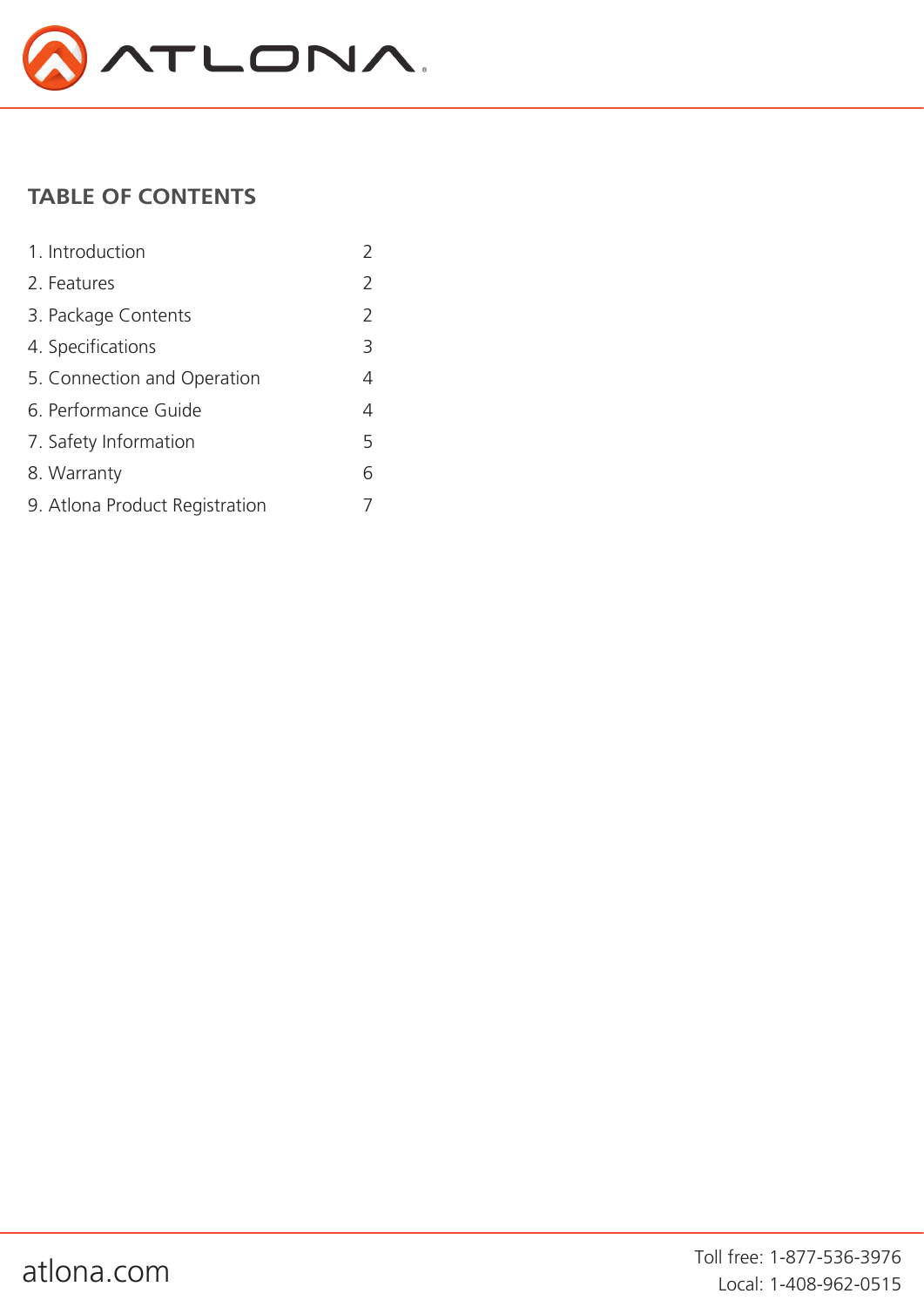

### **INTRODUCTION**

The AT-DVI60SRS is a DVI Passive Extender kit that allows to extend high resolution DVI digital signals great distances. The DVI60SRS can transmit resolution such as 1920x1200 up to 160ft away or 1024x768 up to 180ft. With AT-DVI60SRS, users can send high quality digital video from DVI enabled PC/Laptop through single cost effective Cat5, Cat6 or Cat7 cable to the remote monitor or projector, instead of using short and expensive DVI cables.

The AT-DVI60SRS includes one transmitter and one receiver units. The transmitting unit is connected to your PC DVI output and the receiving unit is connected to the monitor or projector. The transmission distance between the transmitting and receiving units can be up to 50m (160ft) at resolutions up to 1920x1200 or 55m (180ft) at resolutions up to 1024x768. With compact size and requiring no power, AT-DVI60SRS is the most cost effective choice for bringing your impressive digital video to the remote display.

### **FEATURES**

- DVI 1.1 compliant
- Extend the transmission length 50m (160ft) at resolutions up to 1920x1200 or 55m (180ft) at resolutions up to 1024x768
- Easy to install
- No power required
- Compact size
- Direct plug-in

*The length depends on the characteristics and quality of the cables. Higher resolutions and longer transmission dis*tances require low skew cables (<25ns/100m) for best performance. Unshielded CAT6 with metal RJ-45 connectors is *recommended.*

### **PACKAGE CONTENT**

- 1 x AT-DVI60SRS
- 1 x User's manual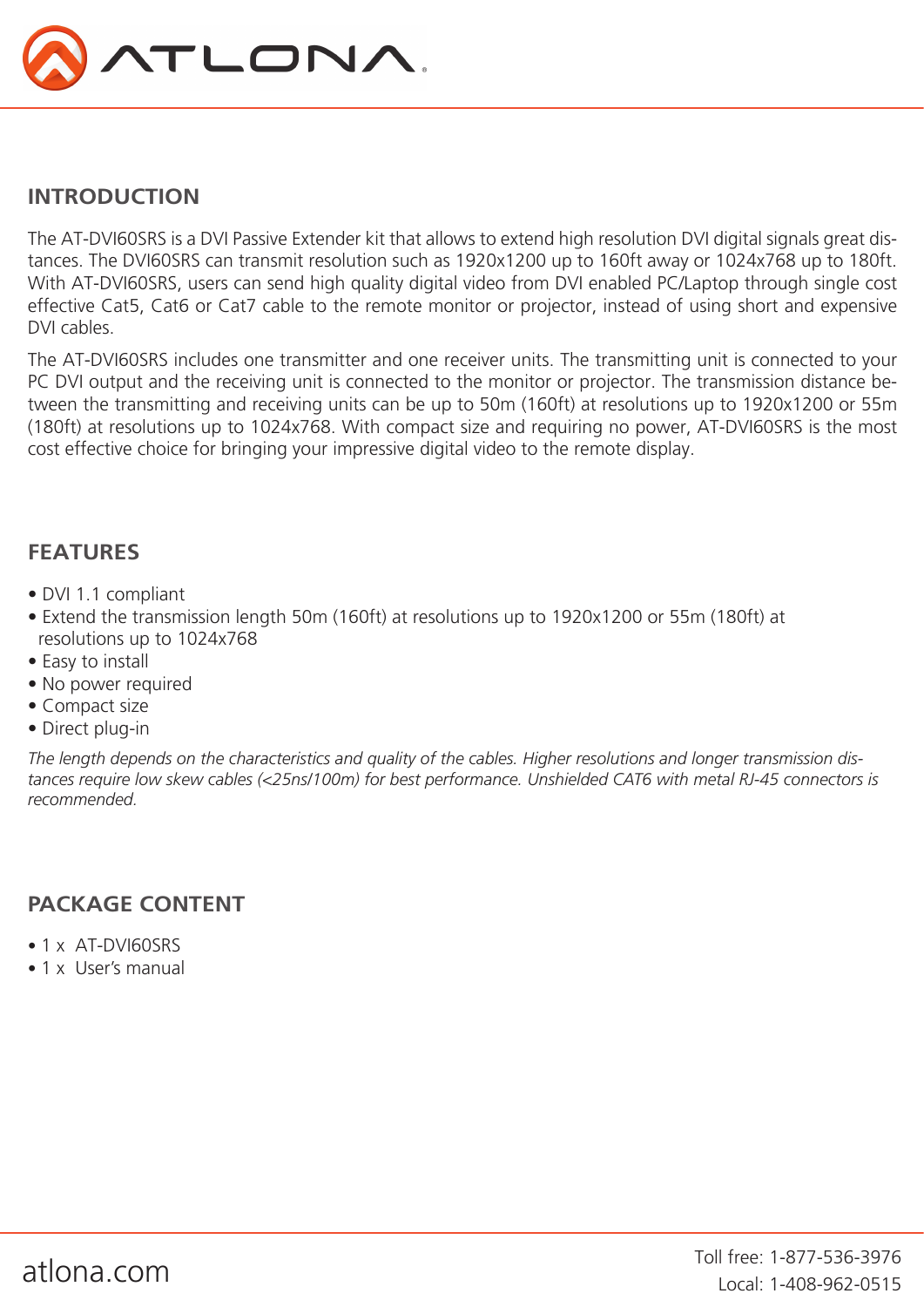

### **SPECIFICATIONS**

| <b>Technical</b>            |         |                                                           |               |  |
|-----------------------------|---------|-----------------------------------------------------------|---------------|--|
| Role of usage               |         | Transmitter [TX]                                          | Receiver [RX] |  |
| DVI compliance              |         | <b>DVI 1.1</b>                                            |               |  |
| <b>HDCP</b> compliance      |         | <b>No</b>                                                 |               |  |
| Video bandwidth             |         | Single-link 165MHz [4.95Gbps]                             |               |  |
| Video support               |         | Up to WUXGA [1920x1200@60Hz]                              |               |  |
| DVI over CAT5e transmission |         | 1920x1200@60Hz-50m [160ft]<br>1024x768@60Hz - 55m [180ft] |               |  |
| Audio support               |         | No audio for DVI signal                                   |               |  |
| Equalization                |         | None                                                      |               |  |
| Input TMDS signal           |         | 1.2 Volts [peak-to-peak]                                  |               |  |
| Input DDC signal            |         | 5 Volts [peak-to-peak, TTL] from DVI output               |               |  |
| Input                       |         | 1 x DVI                                                   | 1x RJ-45      |  |
| Output                      |         | 1x RJ-45                                                  | 1 x DVI       |  |
| DVI connector               |         | DVI-D [25-pin male digital only]                          |               |  |
| RJ-45 connector             |         | WE/SS 8P8C with 2 LED indicators                          |               |  |
| <b>Mechanical</b>           |         |                                                           |               |  |
| Housing                     |         | Plastic molding                                           |               |  |
| <b>Dimensions</b>           | Model   | [TX/RX] 40 x 50 x 20mm [1.6" x 2" x 0.8"]                 |               |  |
| $[L \times W \times H]$     | Package | 115 x 170 x 40mm [4.5" x 6.7" x 1.6"]                     |               |  |
| Weight                      | Model   | $[TX/RX] - 50g [1.8 oz]$                                  |               |  |
|                             | Package | 180g [6.3 oz]                                             |               |  |
| Fixedness                   |         | Direct plug-in                                            |               |  |
| Power supply                |         | None                                                      |               |  |
| Power consumption           |         | 0.5 Watt [max]                                            |               |  |
| Operation temperature       |         | 0~40°C [32~104°F]                                         |               |  |
| Storage temperature         |         | $-20 - 60^{\circ}$ C [ $-4 - 140^{\circ}$ F]              |               |  |
| Relative humidity           |         | 20~90% RH [no condensation]                               |               |  |

### Resolutions Supported:

| <b>Resolutions</b> | <b>Distance Cat5/6</b> | <b>Resolutions</b> | <b>Distance Cat5/6</b> |
|--------------------|------------------------|--------------------|------------------------|
| 800 x 600          | 200ft                  | 1440 x 900         | 160ft                  |
| 1024 x 768         | 180ft                  | 1600 x 900         | 160ft                  |
| 1280 x 720         | 160ft                  | 1600 x 1200        | 160ft                  |
| 1280 x 800         | 160ft                  | 1680 x 1050        | 160ft                  |
| 1280 x 960         | 160ft                  | 1920 x 1080        | 160ft                  |
| 1280 x 1024        | 160ft                  | 1920 x 1200        | 160ft                  |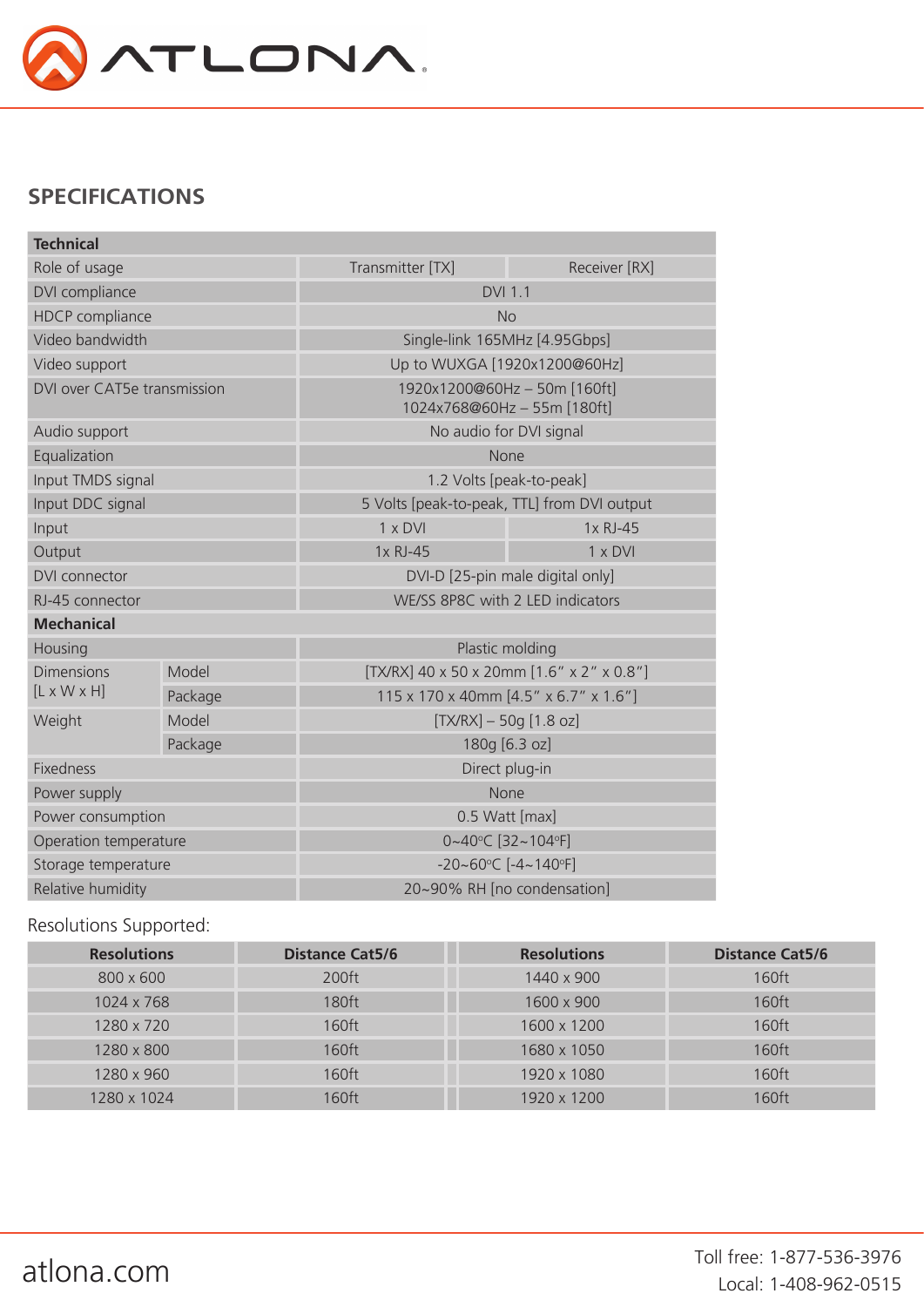

### **CONNECTION AND OPERATION**

- 1. Connect one of the AT-DVI60SRS to your DVI source.
- 2. Connect the other AT-DVI60SRS to your DVI display.
- 3. Make sure the Cat5, Cat6 or Cat7 cable is tightly connected between the DVI source and the display with the AT-DVI60SRS.
- 4. The installation is done.



### **PERFORMANCE GUIDE**

|               | <b>Performance rating</b><br>Type of category cable |                  |                                                          |                  |
|---------------|-----------------------------------------------------|------------------|----------------------------------------------------------|------------------|
| <b>Wiring</b> | <b>Shielding</b>                                    | CAT <sub>5</sub> | CAT5e                                                    | CAT <sub>6</sub> |
| Solid         | Unshielded (UTP)                                    | $***$            | $***$ *                                                  | *****            |
|               | Shielded (STP)                                      | $***$            | $***$                                                    | $***$ *          |
| Stranded      | Unshielded (UTP)                                    | $\star$          | $**$                                                     | $**$             |
|               | Shielded (STP)                                      | $\star$          | $\star$                                                  | $**$             |
|               | <b>Termination</b>                                  |                  | Please use EIA/TIA-568-B termination (T568B) at any time |                  |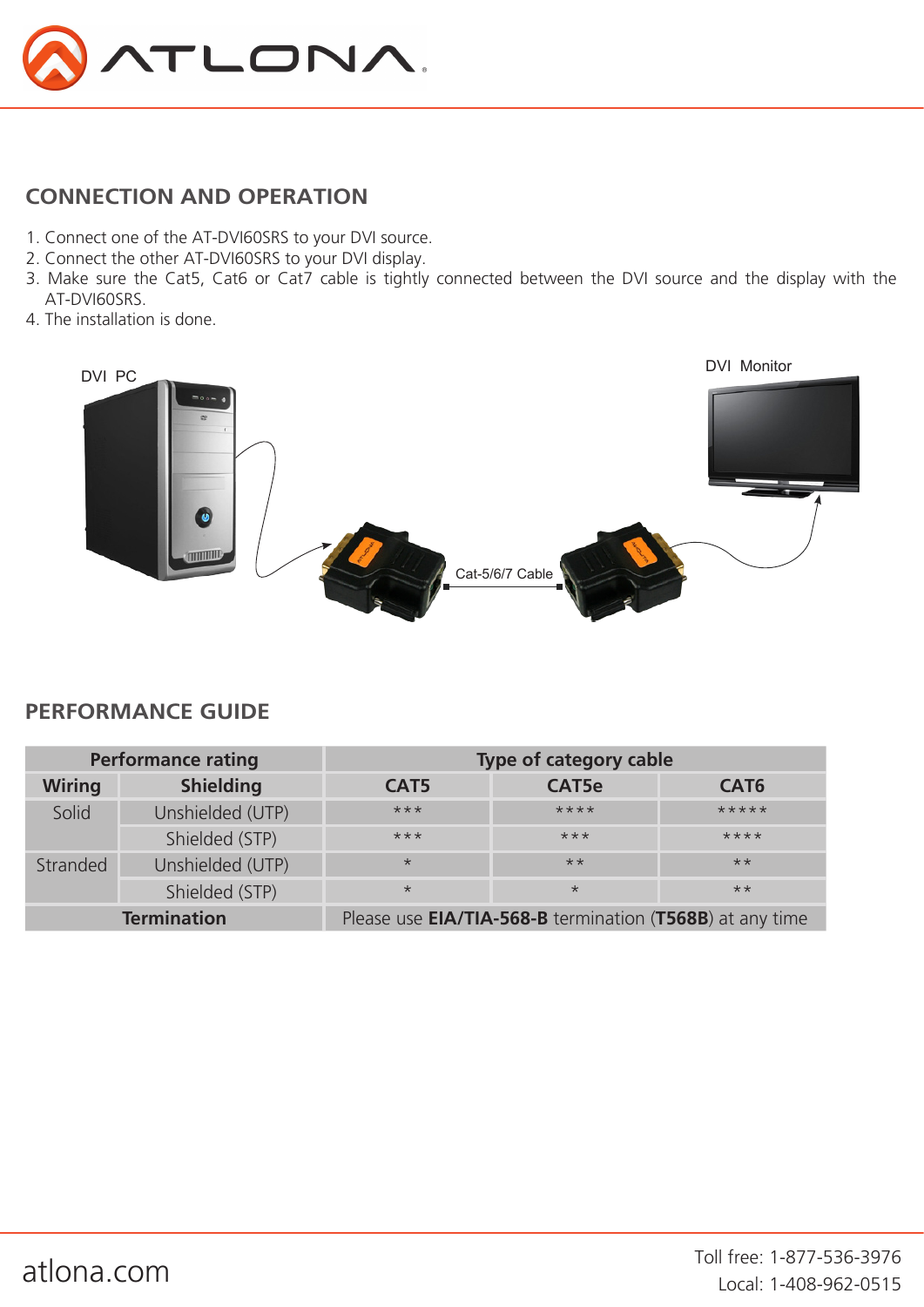

### **SAFETY INFORMATION**

### *Safeguards*



expose this product to rain or moisture  $\Box$  void the warranty and safety features.



power socket, hire an electrician to replace  $\|\mathbf{w}\|$  the socket outlet and the device should your obsolete socket.  $\overline{b}$  be easily accessible in the case it requires



To reduce the risk of electric shock, do not **Noting 1 CO** not modify the wall plug. Doing so will

If the wall plug does not fit into your local  $\Box$  This equipment should be installed near disconnection.

### *Precautions*

FCC regulations state that any unauthorized changes or modifications to this equipment, not expressly approved by the manufacturer, could void the user's authority to operate this equipment.

Operate this product using only the included external power supply. Use of other power supplies could impair performance, damage the product, or cause fires.

In the event of an electrostatic discharge this device may automatically turn off. If this occurs, unplug the device and plug it back in.

Protect and route power cords so they will not be stepped on or pinched by anything placed on or against them. Be especially careful of plug-ins or cord exit points from this product.

Avoid excessive humidity, sudden temperature changes or temperature extremes.

Keep this product away from wet locations such as bathtubs, sinks, laundries, wet basements, fish tanks, and swimming pools.

Use only accessories recommended by Atlona to avoid fire, shock, or other hazards.

Unplug the product before cleaning. Use a damp cloth for cleaning and not cleaning fluid or aerosols.

Such products could enter the unit and cause damage, fire, or electric shock. Some substances may also mar the finish of the product.

Never open, remove unit panels, or make any adjustments not described in this manual. Attempting to do so could expose you to dangerous electrical shock or other hazards. It may also cause damage to your AT-DVI60SRS. Opening the product will void the warranty.

Do not attempt to service the unit. Disconnect the product and contact your authorized Atlona reseller or contact Atlona directly.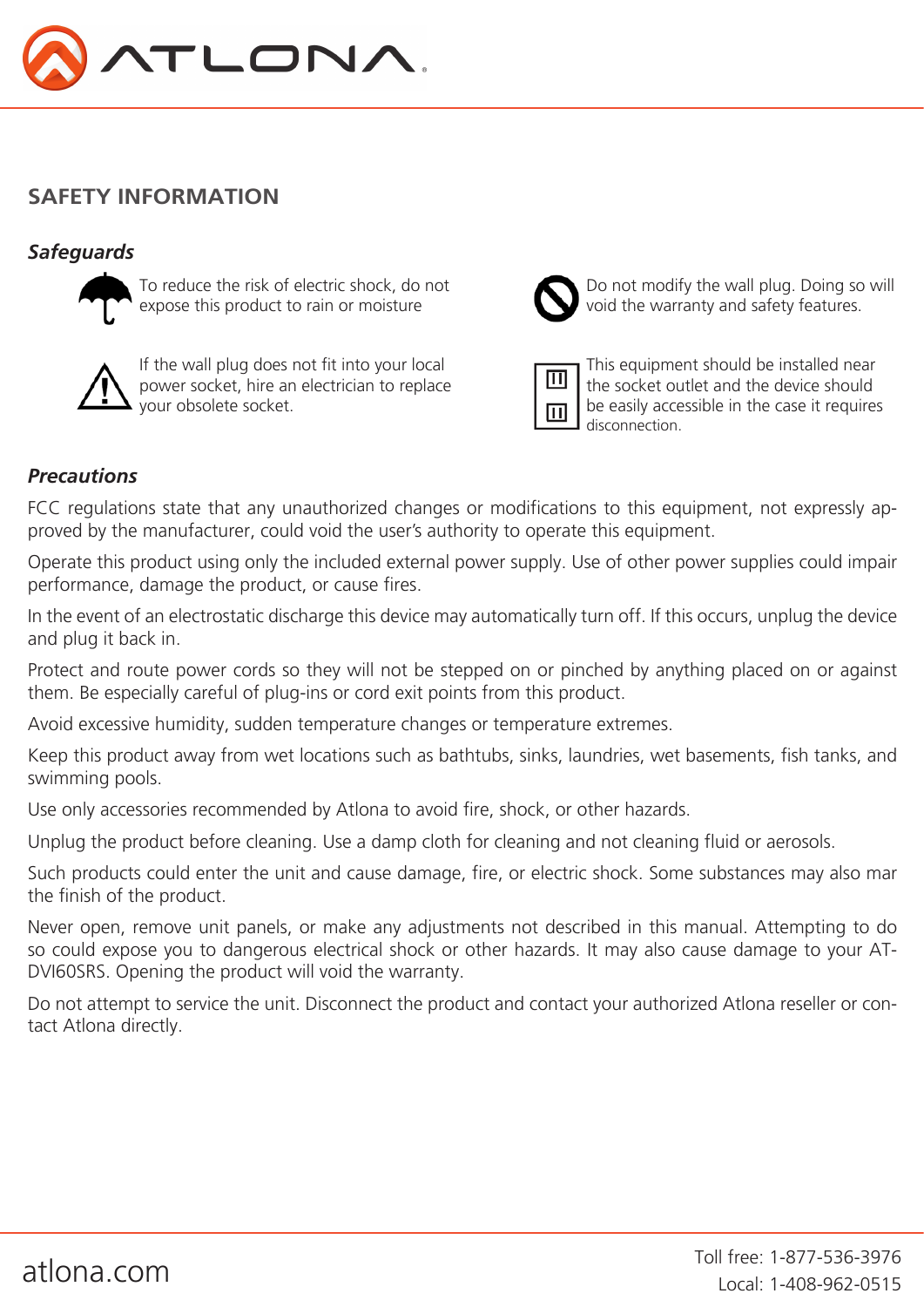

# **Atlona, Inc. ("Atlona") Limited Product Warranty Policy**

#### **Coverage**

Atlona warrants its products will substantially perform to their published specifications and will be free from defects in materials and workmanship under normal use, conditions and service.

Under its Limited Product Warranty, Atlona, at its sole discretion, will either:

- A) repair or facilitate the repair of defective products within a reasonable period of time, restore products to their proper operating condition and return defective products free of any charge for necessary parts, labor and shipping<br>
OR **OR**
- B) replace and return, free of charge, any defective products with direct replacement or with similar products deemed by Atlona to perform substantially the same function as the original products
- **OR**  C) refund the pro-rated value based on the remaining term of the warranty period, not to exceed MSRP, in cases where products are beyond repair and/or no direct or substantially similar replacement products exist.

Repair, replacement or refund of Atlona's products is the purchaser's exclusive remedy and Atlona's liability does not extend to any other damages, incidental, consequential or otherwise.

This Limited Product Warranty extends to the original end-user purchaser of Atlona's products and is non-transferrable to any subsequent purchaser(s) or owner(s) of these products.

#### **Coverage Periods**

Atlona's Limited Product Warranty Period begins on the date of purchase by the end-purchaser. The date contained on the end-purchaser 's sales or delivery receipt is the proof purchase date.

#### **Limited Product Warranty Terms – New Products**

- 10 years from proof of purchase date for hardware/electronics products purchased on or after June 1, 2013
- 3 years from proof of purchase date for hardware/electronics products purchased before June 1, 2013
- Lifetime Limited Product Warranty for all cable products

#### **Limited Product Warranty Terms – Refurbished (B-Stock) Products**

• 3 years from proof of purchase date for all Refurbished (B-Stock) hardware and electronic products purchased on or after June 1, 2013

#### **Remedy**

Atlona recommends that end-purchasers contact their authorized Atlona dealer or reseller from whom they purchased their products. Atlona can also be contacted directly. Visit www.atlona.com for Atlona's contact information and hours of operation. Atlona requires that a dated sales or delivery receipt from an authorized dealer, reseller or end-purchaser is provided before Atlona extends its warranty services. Additionally, a return merchandise authorization (RMA) and/or case number, is required to be obtained from Atlona in advance of returns.

Atlona requires that products returned are properly packed, preferably in the original carton, for shipping. Cartons not bearing a return authorization or case number will be refused. Atlona, at its sole discretion, reserves the right to reject any products received without advanced authorization. Authorizations can be requested by calling 1-877-536-3976 (US toll free) or 1-408- 962-0515 (US/international) or via Atlona's website at www.atlona.com.

#### **Exclusions**

This Limited Product Warranty excludes:

- Damage, deterioration or malfunction caused by any alteration, modification, improper use, neglect, improper packing or shipping (such claims must be presented to the carrier), lightning, power surges, or other acts of nature.
- Damage, deterioration or malfunction resulting from the installation or removal of this product from any installation, any unauthorized tampering with this product, any repairs attempted by anyone unauthorized by Atlona to make such repairs, or any other cause which does not relate directly to a defect in materials and/or workmanship of this product.
- Equipment enclosures, cables, power supplies, batteries, LCD displays, and any accessories used in conjunction with the product(s).
- Products purchased from unauthorized distributors, dealers, resellers, auction websites and similar unauthorized channels of distribution.